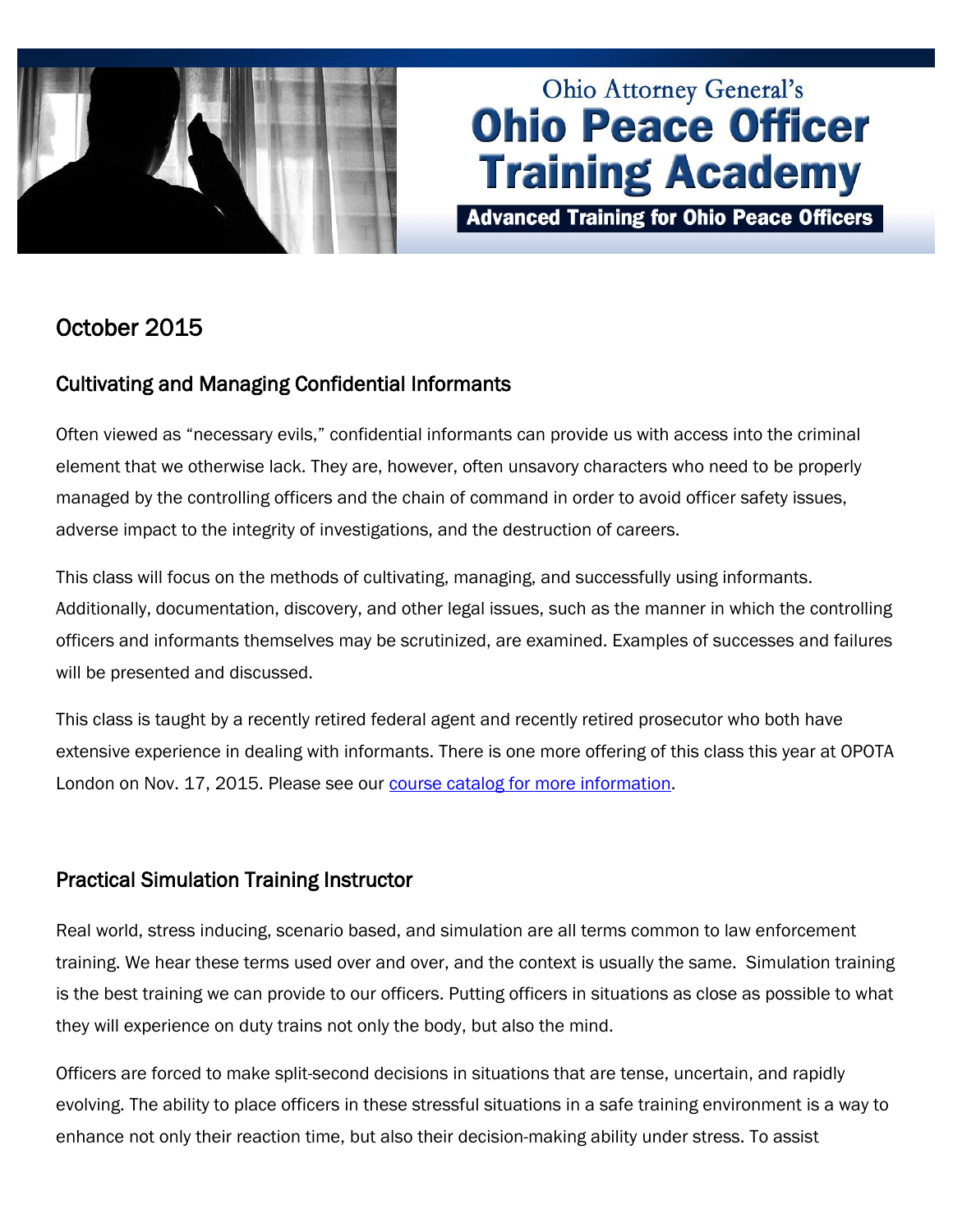departments that wish to provide this training to their officers, OPOTA offers the course: *Practical Simulation Training Instructor.*

This course will train officers to create, conduct, and safely execute simulation training for their agencies. The course will delve into not only the physiological but also the psychological aspects of lethal force. It will develop the instructors who will ultimately prepare the officers at their agencies for these types of encounters. There is one more offering of this class this year; at OPOTA London from Dec. 1-3, 2015. Please see our [course catalog for more information.](http://www.ohioattorneygeneral.gov/Law-Enforcement/Ohio-Peace-Officer-Training-Academy/Course-Catalog/Course-Categories/Instructor-Training-Courses#OPOTA471)

### Civil Liability for Law Enforcement Managers and Officers

Officers are given broad powers to carry out their duties. The Constitution, however, places limits on what police can do. When law enforcement officers fail to comply with these constitutional requirements, they face both the exclusion of evidence and exposure to liability. Constitutional standards need to be understood and adhered to by all officers, but training in this area can be hard to find after basic training.

*Civil Liability for Law Enforcement Managers and Officers* offers an overview of civil liability as it applies to officers, supervisors, and agencies. The protections officers have against liability and how to minimize exposure will be addressed.

This course will focus on the most common claims brought against police officers, including violations of the Fourth Amendment, failure to train, and failure to supervise. Whether you are a chief of police or a new patrol officer, this half-day course will provide you with the information you need to complete your duties effectively and constitutionally. There is one more offering of this class this year, at OPOTA Richfield on Dec. 8, 2015. Please see our [course catalog for more information.](http://www.ohioattorneygeneral.gov/Law-Enforcement/Ohio-Peace-Officer-Training-Academy/Course-Catalog/Course-Categories/Legal-Courses#OPOTA70)

## More from the OPOTA Course Catalog

#### **Crime Scene Photography II**

This course has been updated and rewritten using the study material set forth by the "International Association for Identification - Certified Crime Scene Investigator" certification. This five-day course is for law enforcement personnel responsible for photographing crime scenes and evidence in non-laboratory settings with digital cameras. The course emphasizes problem solving using the equipment available to the officer. Students build on the skills taught in Basic Photography or Crime Scene Photography I to photographically document a crime scene, fingerprints, and other small evidence, and enhance evidence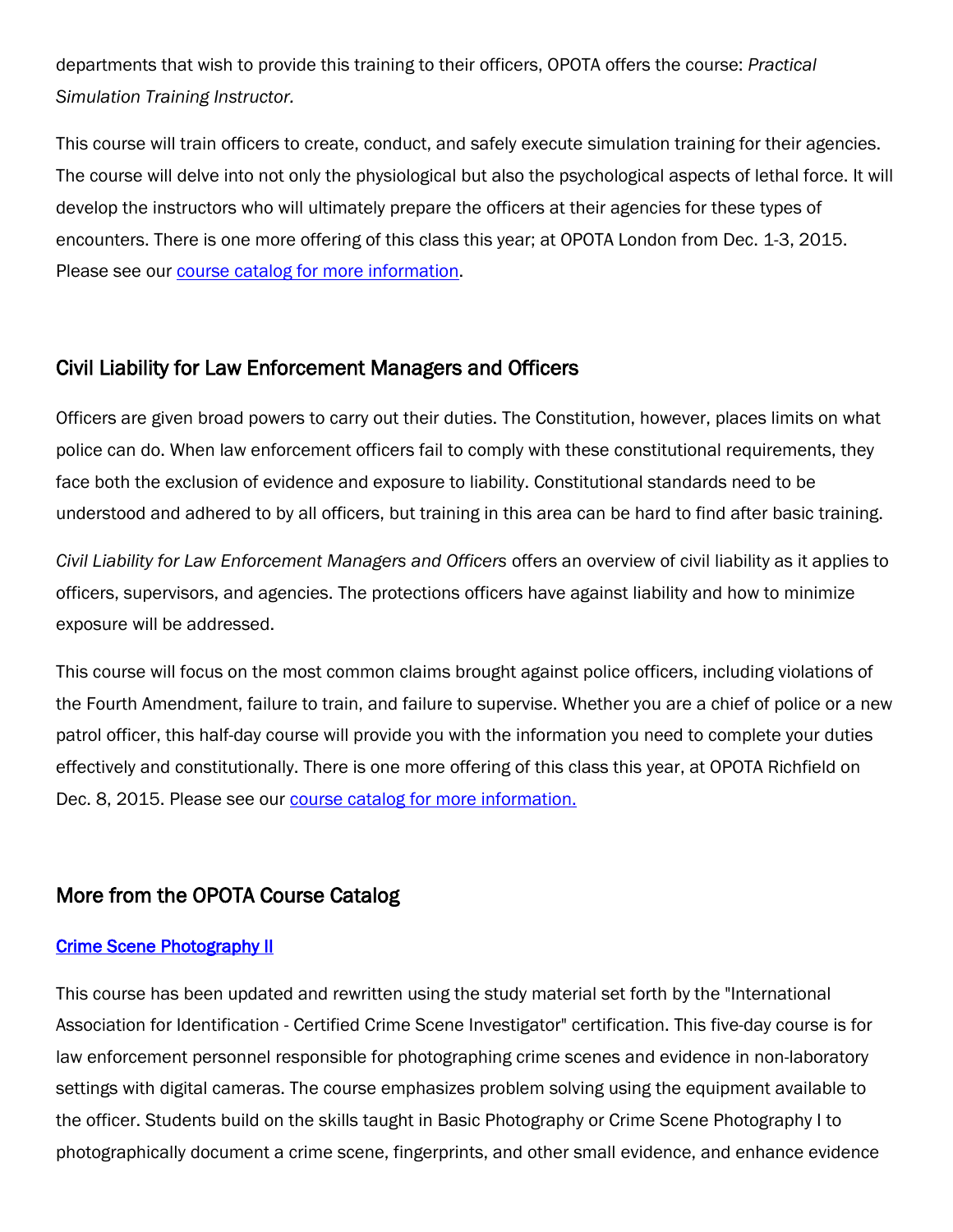photographs through lighting choices, lens choices, and through the use of alternate light sources. Other topics include ethics, legal aspects, and court presentations. This is an academically challenging course in which the student will have to pass a practical and written examination to successfully complete the course.

Prerequisites: A basic photography or equivalent training course is required. Students attending this class should have taken the OPOTA Basic Photography course or the updated Crime Scene Photography I course. A written pretest may be administered for non-OPOTA equivalent courses.

Note: This class replaces the former Crime Scene and Evidence Photography class held at OPOTA. There is one evening exercise. On Wednesday during the week, class will be held from 1 p.m. - 10 p.m. Students should have appropriate clothing for multiple outdoor exercises. Students should bring the departmental equipment they use in the course of their job to include camera, flash, tripod, and laptop. \*\*A limited number OPOTA camera systems can be supplied if needed. Arrangements with the course coordinator should be made before the class if you need to use OPOTA camera systems.

October 19, 20, 22, 23, 2015 ǀ 8 a.m. - 5 p.m. October 21, 2015 | 1 p.m. - 10 p.m. OPOTA Main Campus 1650 St. Rt. 56 SW London, OH Cost: \$400

#### [Female Officer Combat Firearms Workshop](http://www.ohioattorneygeneral.gov/Law-Enforcement/Ohio-Peace-Officer-Training-Academy/Course-Catalog/Course-Categories/Firearms-Courses#OPOTA503)

This course addresses accuracy and engagement speed development in static and dynamic situations with police firearms. Marksmanship skill-development drills, movement drills, speed-development drills, and weapon-handling drills will force participants to "push their individual shooting-skill envelope" and develop confidence with weapon capability.

October 27-29, 2015 ǀ 8 a.m. - 5 p.m. OPOTA Main Campus 1650 St. Rt. 56 SW London, OH Cost: \$275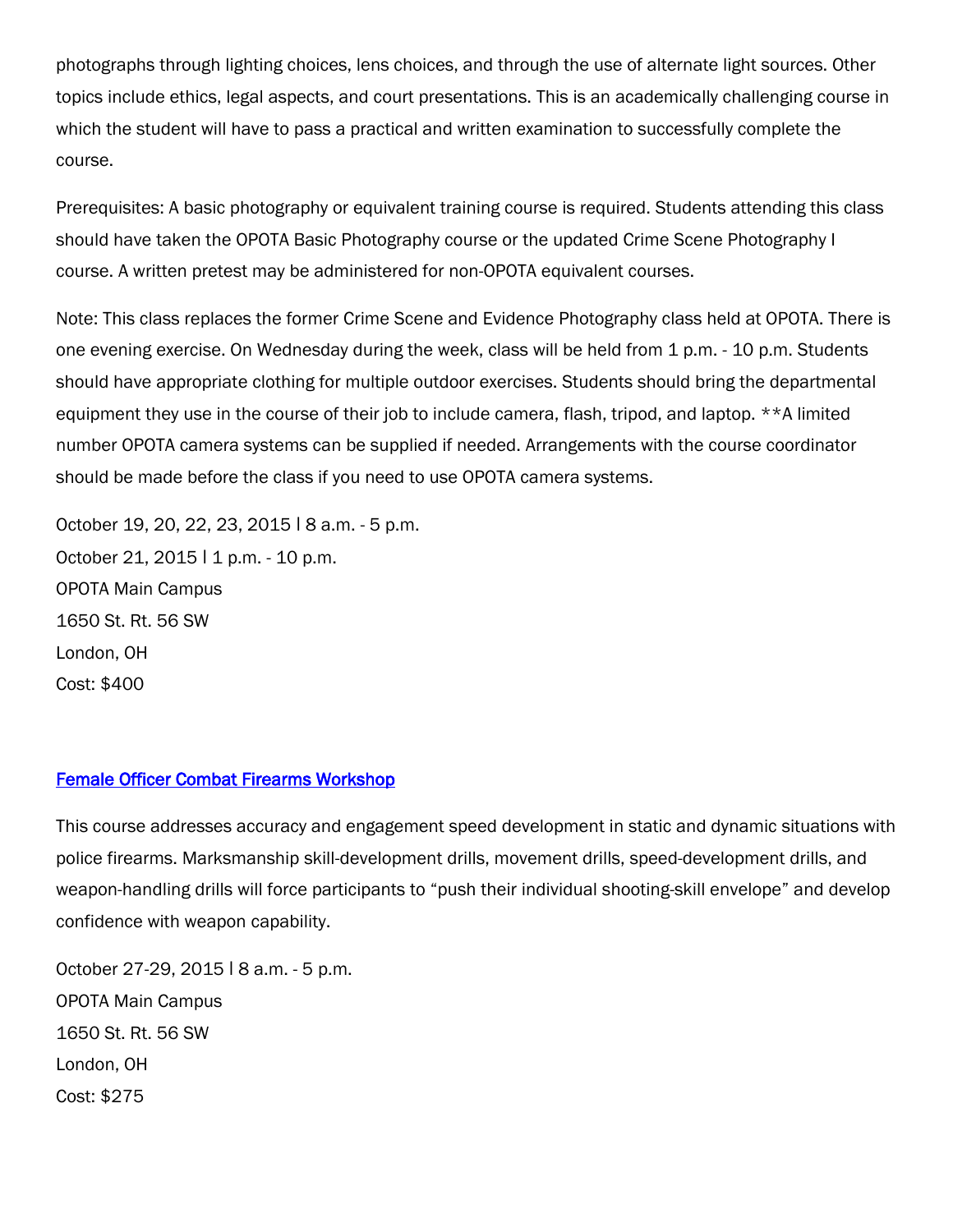#### [Testifying in Court Boot Camp-Expert Witness](http://www.ohioattorneygeneral.gov/Law-Enforcement/Ohio-Peace-Officer-Training-Academy/Course-Catalog/Course-Categories/Legal-Courses#OPOTA490)

Do you feel anxious or nervous about testifying in court? Build your confidence and skills in this class designed specifically for experts. Topics covered include courtroom strategies, testimony vs. report writing, court preparation, professional conduct, and evidentiary concerns. This intense two-day class will require students to role play, testify in a courtroom setting, be cross-examined by trial attorneys, and do out-ofclass assignments. Class size will be limited to 12 students.

Note: A report that was generated by the expert will be needed as an exhibit and basis for examination. The course instructor will contact students in detail before the course occurs.

November 2-3, 2015 | 8 a.m. - 5 p.m. OPOTA Main Campus 1650 St. Rt. 56 SW London, OH Cost: \$130

#### [Forensic Accounting Investigation](http://www.ohioattorneygeneral.gov/Law-Enforcement/Ohio-Peace-Officer-Training-Academy/Course-Catalog/Course-Categories/Investigations-Courses#OPOTA83)

Forensic Accounting is the use of accounting methods to establish "forensic" evidence that "is suitable for use in a court of law." This course will provide an overview of common fraud schemes, methods used to detect them, and how to present the evidence to a prosecutor. Participants will be provided with hands-on activities and examples to work through during the course.

Note: Participants should bring a laptop with Excel 2003 or a current version to assist with the hands-on activities.

November 2-3, 2015 | 8 a.m. - 5 p.m. OPOTA Main Campus 1650 St. Rt. 56 SW London, OH Cost: \$130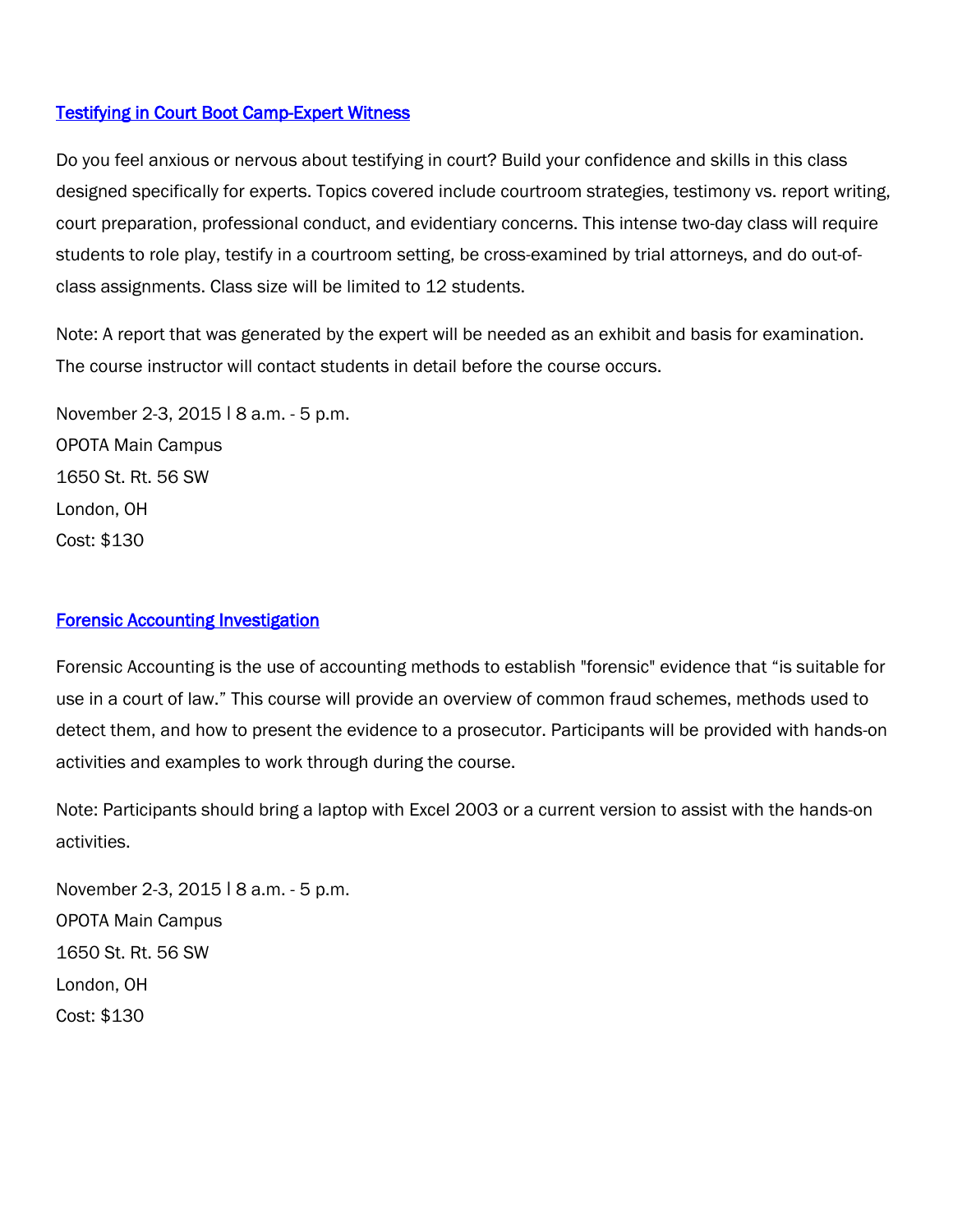#### [Conducting Background Investigations](http://www.ohioattorneygeneral.gov/Law-Enforcement/Ohio-Peace-Officer-Training-Academy/Course-Catalog/Course-Categories/Investigations-Courses/Conducting-Background-Investigations)

This program is designed to instruct law enforcement, fire, and public safety personnel in conducting and accurately reporting background investigations on prospective employees. Topics include: role of the background investigator; sources of information; legal issues, including the Americans with Disabilities Act (ADA); reporting practices and standards; departmental policies and procedures; and applications for employment. Students are requested to provide a copy of their agency employment application package.

November 2-3, 2015 | 8 a.m. - 5 p.m. OPOTA Main Campus 1650 St. Rt. 56 SW London, OH Cost: \$130

#### **Manipulation by Inmates**

This course reviews the steps of behavioral manipulation designed to show how inmates implement a setup. It should be understood that this process does not always develop in the same order, but all the elements will usually be utilized regardless of the procedure the inmate employs. Because they are applied subtly, set-ups can go on in full view of an employee's peers, supervisors, and administrators without being recognized. To understand the set-up, one must realize how manipulation works. This course will help officers, supervisors, and administrators understand the set-up process inmates employ and how to effectively guard against it.

November 3, 2015 | 8 a.m. - 5 p.m. OPOTA Main Campus 1650 St. Rt. 56 SW London, OH Cost: \$65

#### [Digital Evidence Testimony](http://www.ohioattorneygeneral.gov/Law-Enforcement/Ohio-Peace-Officer-Training-Academy/Course-Catalog/Course-Categories/Computer-Courses#OPOTA240)

Students will learn how to communicate with individuals who are not familiar with computer terminology. Techniques for use in the courtroom setting are presented to assist the investigator in presenting complex testimony in a manner easily understood by jury members and judges.

This course is restricted to active law enforcement personnel.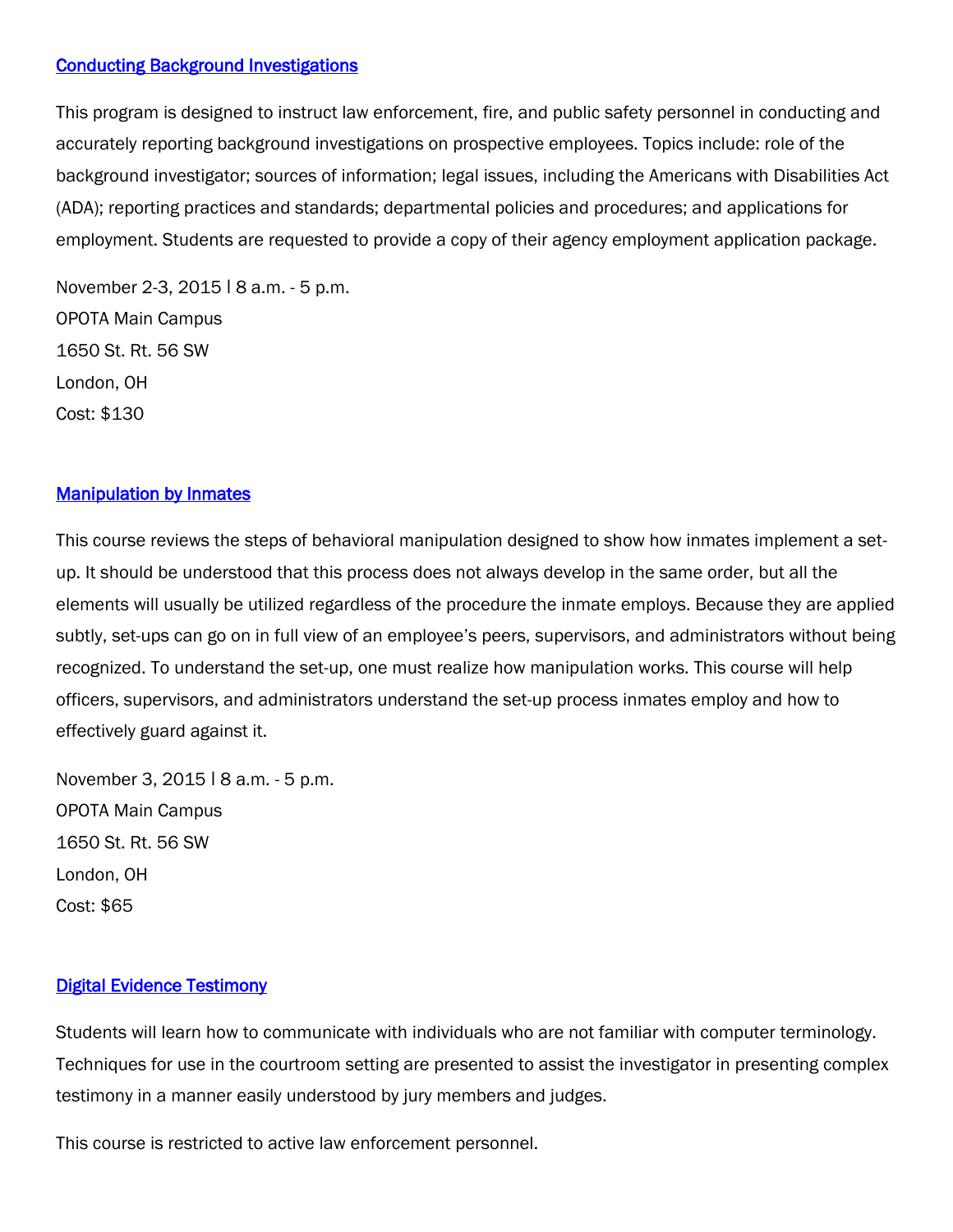Prerequisite: Students must have completed Computer Data Recovery – Basic, Intermediate, Intermediate Level 2, and Advanced.

November 4-5, 2015 | 8 a.m. - 5 p.m. OPOTA Richfield 4055 Highlander Parkway Richfield, OH Cost: \$200

November 9-10, 2015 | 8 a.m. - 5 p.m. OPOTA Main Campus 1650 St. Rt. 56 SW London, OH Cost: \$200

#### [Electronic Surveillance](http://www.ohioattorneygeneral.gov/Law-Enforcement/Ohio-Peace-Officer-Training-Academy/Course-Catalog/Course-Categories/Investigations-Courses#OPOTA69)

Need a new investigative tool? Electronic Surveillance isn't just for Federal agents! This free course will provide officers the needed aspects of conducting electronic surveillance investigations. This course satisfies the requirements of Ohio Revised Code 2933.64 and will certify investigators to conduct electronic surveillance and wiretaps. This training will be conducted by attorneys with extensive wiretap experience from the Hamilton County Sheriff's Office.

This course is restricted to active law enforcement officers only.

November 5-6, 2015 | 8 a.m. - 5 p.m. OPOTA Richfield 4055 Highlander Parkway Richfield, OH Cost: Free

#### [Close Quarters Subject Control for Tactical Operations](http://www.ohioattorneygeneral.gov/Law-Enforcement/Ohio-Peace-Officer-Training-Academy/Course-Catalog/Course-Categories/Special-Operations-Courses#OPOTA714)

This physically demanding course is for the tactical officer who operates as a member of a team and has the probability of coming across combative subjects in a close quarters environment. The course includes both lecture and practical training. Topics include: The fighting platform, weapon-carry positions, weapon retention, striking drills, tactical mind-set, ground defense, take-down defense, quick take downs, resistive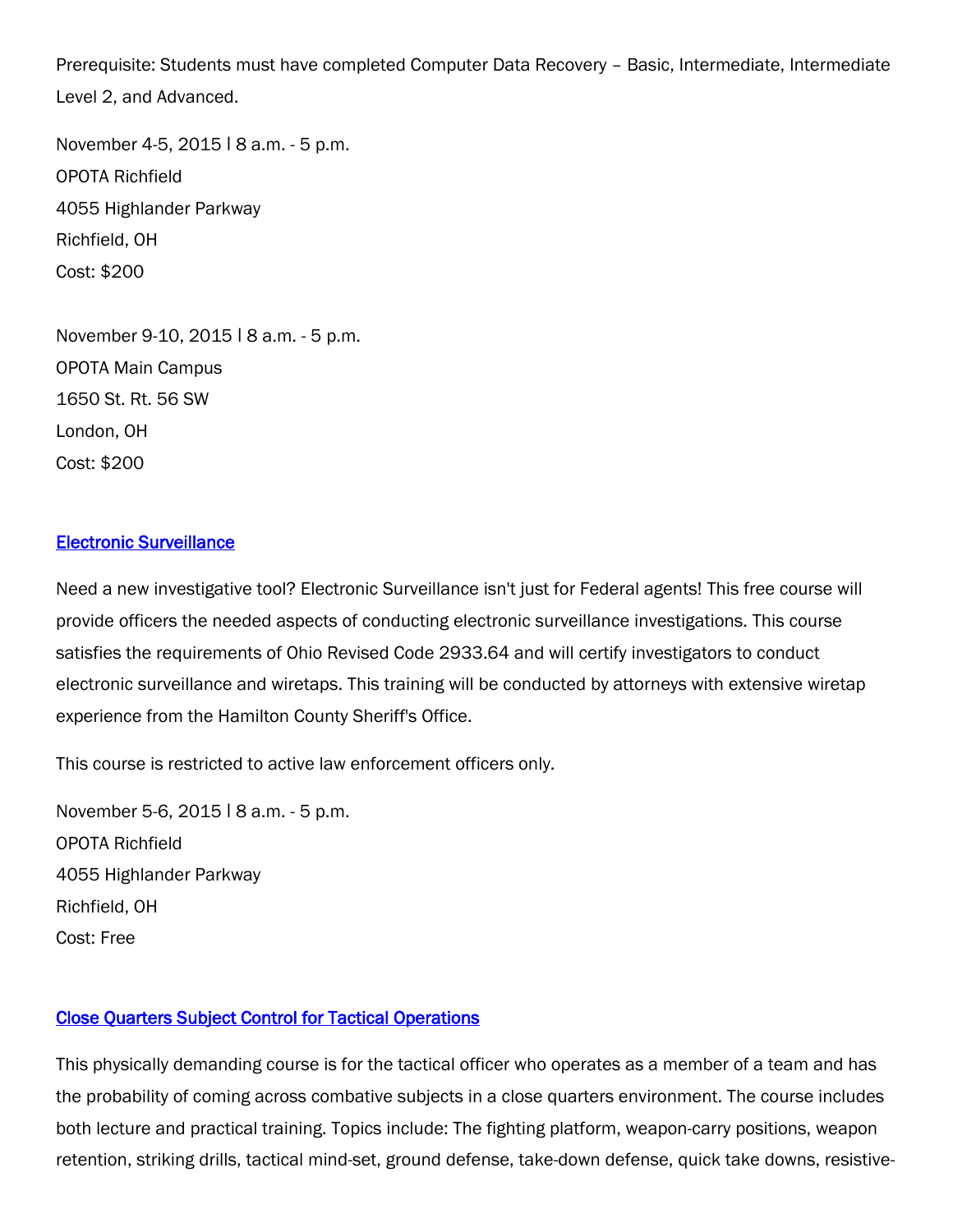subject arrest principles, operating within a team, and tactical scenarios employing the listed blocks of instruction.

Equipment required: Tactical uniform (long sleeves and pants), duty belt, tactical vest, helmet and protective mask (if issued).

Highly recommended: Mouth guard, knee and elbow pads, gloves and any training weapons (Blue/Red inert guns).

November 16-17, 2015 | 8 a.m. - 5 p.m. Summit County Sheriff's Office Training Facility 2825 Greensburg Road North Canton, OH Cost: \$130

#### [Advanced Traffic Collision Reconstruction](http://www.ohioattorneygeneral.gov/Law-Enforcement/Ohio-Peace-Officer-Training-Academy/Course-Catalog/Course-Categories/Traffic-Courses#OPOTA507)

This course is for the Reconstructionist interested in continuing training in traffic collision investigation and reconstruction. Instruction will include a COLM review, an introduction to Excel in collision reconstruction, percentage of braking review, quadratic and simultaneous equations in head-on collisions, rotational mechanics, and Vectors. The course will include a day of preparation for trial. Expert testimony will be presented by local attorneys.

Prerequisite: Traffic Collision Reconstruction (Level IV)

Note: Students should bring a laptop computer with Microsoft Excel 2010 or newer installed, a 1:10 traffic template, and a 360-degree protractor to the course and should be prepared for an outside exercise. Featured instructors: Mark Rice and Terry McClanahan.

November 16-20, 2015 | 8 a.m. - 5 p.m. OPOTA Main Campus 1650 St. Rt. 56 SW London, OH Cost: \$300